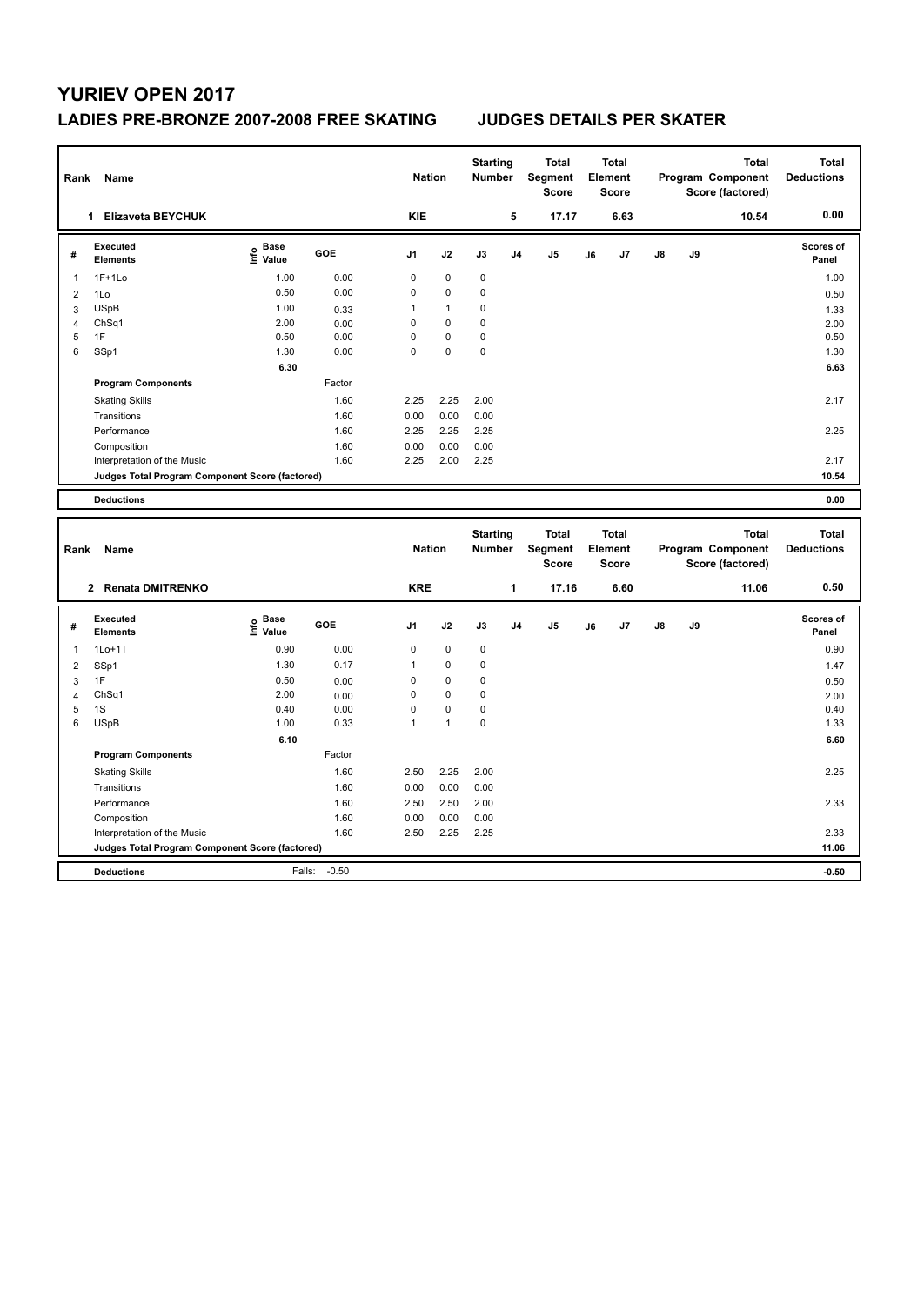### **LADIES PRE-BRONZE 2007-2008 FREE SKATING JUDGES DETAILS PER SKATER**

| Rank           | Name                                                                 |                   |         | <b>Nation</b>  |                          | <b>Starting</b><br><b>Number</b> |                | <b>Total</b><br>Segment<br><b>Score</b> |    | <b>Total</b><br>Element<br><b>Score</b> |    |    | <b>Total</b><br>Program Component<br>Score (factored) | <b>Total</b><br><b>Deductions</b> |
|----------------|----------------------------------------------------------------------|-------------------|---------|----------------|--------------------------|----------------------------------|----------------|-----------------------------------------|----|-----------------------------------------|----|----|-------------------------------------------------------|-----------------------------------|
|                | 3 Anastasiya LUK'YANENKO                                             |                   |         | <b>HRS</b>     |                          |                                  | $\overline{7}$ | 17.07                                   |    | 5.60                                    |    |    | 11.47                                                 | 0.00                              |
| #              | <b>Executed</b><br><b>Elements</b>                                   | e Base<br>E Value | GOE     | J <sub>1</sub> | J2                       | J3                               | J <sub>4</sub> | J <sub>5</sub>                          | J6 | J7                                      | J8 | J9 |                                                       | Scores of<br>Panel                |
| 1              | 1W                                                                   | 0.40              | 0.00    | 0              | $\mathbf 0$              | $\mathbf 0$                      |                |                                         |    |                                         |    |    |                                                       | 0.40                              |
| $\overline{2}$ | $1T+1T$                                                              | 0.80              | 0.00    | 0              | $\pmb{0}$                | $\pmb{0}$                        |                |                                         |    |                                         |    |    |                                                       | 0.80                              |
| 3              | 1S                                                                   | 0.40              | 0.00    | 0              | $\mathbf 0$              | 0                                |                |                                         |    |                                         |    |    |                                                       | 0.40                              |
| $\overline{4}$ | SSp1                                                                 | 1.30              | 0.17    | $\mathbf{1}$   | $\pmb{0}$                | $\pmb{0}$                        |                |                                         |    |                                         |    |    |                                                       | 1.47                              |
| 5              | ChSq1                                                                | 2.00              | $-0.17$ | 0              | $-1$                     | $\pmb{0}$                        |                |                                         |    |                                         |    |    |                                                       | 1.83                              |
| 6              | <b>USpB</b>                                                          | 1.00              | $-0.30$ | $-1$           | $-1$                     | $-1$                             |                |                                         |    |                                         |    |    |                                                       | 0.70                              |
|                |                                                                      | 5.90              |         |                |                          |                                  |                |                                         |    |                                         |    |    |                                                       | 5.60                              |
|                | <b>Program Components</b>                                            |                   | Factor  |                |                          |                                  |                |                                         |    |                                         |    |    |                                                       |                                   |
|                | <b>Skating Skills</b>                                                |                   | 1.60    | 2.50           | 2.50                     | 2.25                             |                |                                         |    |                                         |    |    |                                                       | 2.42                              |
|                | Transitions                                                          |                   | 1.60    | 0.00           | 0.00                     | 0.00                             |                |                                         |    |                                         |    |    |                                                       |                                   |
|                | Performance                                                          |                   | 1.60    | 2.50           | 2.25                     | 2.25                             |                |                                         |    |                                         |    |    |                                                       | 2.33                              |
|                | Composition                                                          |                   | 1.60    | 0.00           | 0.00                     | 0.00                             |                |                                         |    |                                         |    |    |                                                       |                                   |
|                | Interpretation of the Music                                          |                   | 1.60    | 2.50           | 2.50                     | 2.25                             |                |                                         |    |                                         |    |    |                                                       | 2.42                              |
|                | Judges Total Program Component Score (factored)                      |                   |         |                |                          |                                  |                |                                         |    |                                         |    |    |                                                       | 11.47                             |
|                | <b>Deductions</b>                                                    |                   |         |                |                          |                                  |                |                                         |    |                                         |    |    |                                                       | 0.00                              |
|                |                                                                      |                   |         |                |                          |                                  |                |                                         |    |                                         |    |    |                                                       |                                   |
|                |                                                                      |                   |         |                |                          |                                  |                |                                         |    |                                         |    |    |                                                       |                                   |
| Rank           | Name                                                                 |                   |         | <b>Nation</b>  |                          | <b>Starting</b><br>Number        |                | <b>Total</b><br>Segment<br><b>Score</b> |    | <b>Total</b><br>Element<br><b>Score</b> |    |    | <b>Total</b><br>Program Component<br>Score (factored) | <b>Total</b><br><b>Deductions</b> |
|                | 4 Irina BIGMA                                                        |                   |         | <b>BTS</b>     |                          |                                  | 4              | 16.91                                   |    | 6.10                                    |    |    | 10.81                                                 | 0.00                              |
| #              | <b>Executed</b>                                                      | <b>Base</b>       | GOE     | J <sub>1</sub> | J2                       | J3                               | J <sub>4</sub> | J <sub>5</sub>                          | J6 | J7                                      | J8 | J9 |                                                       | <b>Scores of</b>                  |
|                | <b>Elements</b>                                                      | ١nf٥<br>Value     |         |                |                          |                                  |                |                                         |    |                                         |    |    |                                                       | Panel                             |
| $\overline{1}$ | $1F+1T$                                                              | 0.90              | 0.00    | 0              | $\pmb{0}$                | $\pmb{0}$                        |                |                                         |    |                                         |    |    |                                                       | 0.90                              |
| $\overline{c}$ | SSp1                                                                 | 1.30              | 0.00    | 0              | 0                        | 0                                |                |                                         |    |                                         |    |    |                                                       | 1.30                              |
| 3              | ChSq1                                                                | 2.00              | 0.00    | 0              | $\mathbf 0$              | $\mathbf 0$                      |                |                                         |    |                                         |    |    |                                                       | 2.00                              |
| $\overline{4}$ | 1Lo                                                                  | 0.50              | $-0.10$ | $-1$           | $-1$                     | $-1$                             |                |                                         |    |                                         |    |    |                                                       | 0.40                              |
| 5              | <b>USpB</b>                                                          | 1.00              | 0.00    | 0<br>0         | $\pmb{0}$<br>$\mathbf 0$ | $\pmb{0}$                        |                |                                         |    |                                         |    |    |                                                       | 1.00                              |
| 6              | 1F                                                                   | 0.50              | 0.00    |                |                          | $\pmb{0}$                        |                |                                         |    |                                         |    |    |                                                       | 0.50                              |
|                |                                                                      | 6.20              |         |                |                          |                                  |                |                                         |    |                                         |    |    |                                                       | 6.10                              |
|                | <b>Program Components</b>                                            |                   | Factor  |                |                          |                                  |                |                                         |    |                                         |    |    |                                                       |                                   |
|                | <b>Skating Skills</b>                                                |                   | 1.60    | 2.25           | 2.25                     | 2.00                             |                |                                         |    |                                         |    |    |                                                       | 2.17                              |
|                | Transitions                                                          |                   | 1.60    | 0.00           | 0.00                     | 0.00                             |                |                                         |    |                                         |    |    |                                                       |                                   |
|                | Performance                                                          |                   | 1.60    | 2.50           | 2.50                     | 2.25                             |                |                                         |    |                                         |    |    |                                                       | 2.42                              |
|                | Composition                                                          |                   | 1.60    | 0.00           | 0.00                     | 0.00                             |                |                                         |    |                                         |    |    |                                                       |                                   |
|                | Interpretation of the Music                                          |                   | 1.60    | 2.25           | 2.25                     | 2.00                             |                |                                         |    |                                         |    |    |                                                       | 2.17                              |
|                | Judges Total Program Component Score (factored)<br><b>Deductions</b> |                   |         |                |                          |                                  |                |                                         |    |                                         |    |    |                                                       | 10.81<br>0.00                     |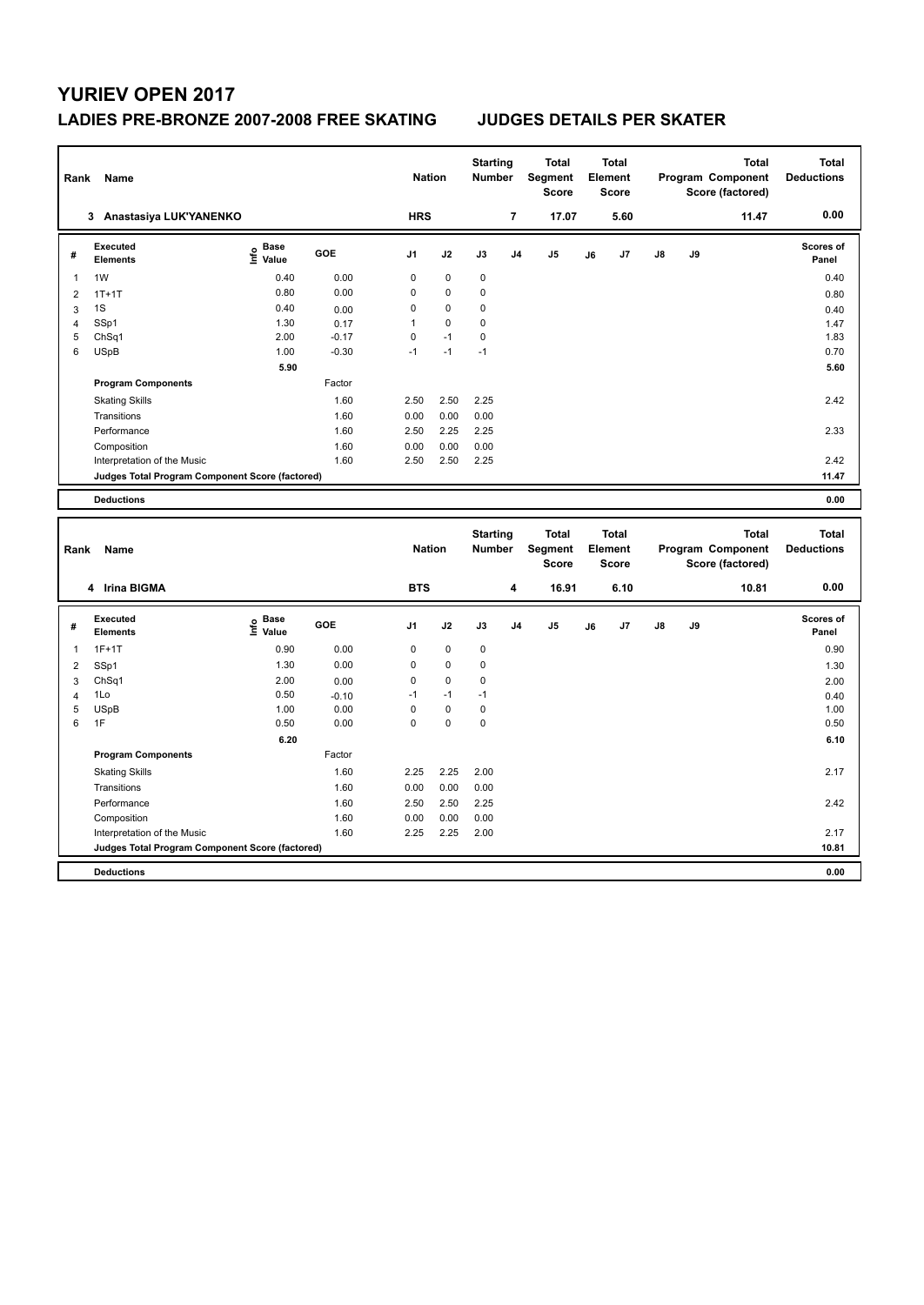### **LADIES PRE-BRONZE 2007-2008 FREE SKATING JUDGES DETAILS PER SKATER**

| Rank                | Name                                            |                                  |                 | <b>Nation</b>              |             | <b>Starting</b><br>Number  |                | <b>Total</b><br>Segment<br><b>Score</b> |    | <b>Total</b><br>Element<br><b>Score</b> |    |    | <b>Total</b><br>Program Component<br>Score (factored) | <b>Total</b><br><b>Deductions</b> |
|---------------------|-------------------------------------------------|----------------------------------|-----------------|----------------------------|-------------|----------------------------|----------------|-----------------------------------------|----|-----------------------------------------|----|----|-------------------------------------------------------|-----------------------------------|
|                     | 5 Natal'ya ZAIGRAEVA                            |                                  |                 | <b>KIE</b>                 |             |                            | 3              | 16.10                                   |    | 6.10                                    |    |    | 10.00                                                 | 0.00                              |
| #                   | <b>Executed</b><br><b>Elements</b>              | <b>Base</b><br>e Base<br>⊆ Value | GOE             | J1                         | J2          | J3                         | J <sub>4</sub> | J5                                      | J6 | J7                                      | J8 | J9 |                                                       | Scores of<br>Panel                |
| -1                  | $1F+1Lo$                                        | 1.00                             | 0.00            | $\mathbf 0$                | 0           | 0                          |                |                                         |    |                                         |    |    |                                                       | 1.00                              |
| $\overline{2}$      | <b>USpB</b>                                     | 1.00                             | 0.00            | $\mathbf 0$                | 0           | 0                          |                |                                         |    |                                         |    |    |                                                       | 1.00                              |
| 3                   | ChSq1                                           | 2.00                             | 0.00            | $\mathbf 0$                | $\mathbf 0$ | 0                          |                |                                         |    |                                         |    |    |                                                       | 2.00                              |
| $\overline{4}$      | 1Lo                                             | 0.50                             | 0.00            | 0                          | 0           | 0                          |                |                                         |    |                                         |    |    |                                                       | 0.50                              |
| 5                   | 1F                                              | 0.50                             | 0.00            | $\mathbf 0$<br>$\mathbf 0$ | 0           | 0                          |                |                                         |    |                                         |    |    |                                                       | 0.50                              |
| 6                   | SSpB                                            | 1.10                             | 0.00            |                            | 0           | 0                          |                |                                         |    |                                         |    |    |                                                       | 1.10                              |
|                     |                                                 | 6.10                             |                 |                            |             |                            |                |                                         |    |                                         |    |    |                                                       | 6.10                              |
|                     | <b>Program Components</b>                       |                                  | Factor          |                            |             |                            |                |                                         |    |                                         |    |    |                                                       |                                   |
|                     | <b>Skating Skills</b>                           |                                  | 1.60            | 2.25                       | 2.25        | 1.75                       |                |                                         |    |                                         |    |    |                                                       | 2.08                              |
|                     | Transitions                                     |                                  | 1.60            | 0.00                       | 0.00        | 0.00                       |                |                                         |    |                                         |    |    |                                                       |                                   |
|                     | Performance                                     |                                  | 1.60            | 2.00                       | 2.00        | 2.00                       |                |                                         |    |                                         |    |    |                                                       | 2.00                              |
|                     | Composition                                     |                                  | 1.60            | 0.00                       | 0.00        | 0.00                       |                |                                         |    |                                         |    |    |                                                       |                                   |
|                     | Interpretation of the Music                     |                                  | 1.60            | 2.00                       | 2.25        | 2.25                       |                |                                         |    |                                         |    |    |                                                       | 2.17                              |
|                     | Judges Total Program Component Score (factored) |                                  |                 |                            |             |                            |                |                                         |    |                                         |    |    |                                                       | 10.00                             |
|                     | <b>Deductions</b>                               |                                  |                 |                            |             |                            |                |                                         |    |                                         |    |    |                                                       | 0.00                              |
|                     |                                                 |                                  |                 |                            |             |                            |                |                                         |    |                                         |    |    |                                                       |                                   |
| Rank                | Name                                            |                                  |                 | <b>Nation</b>              |             | <b>Starting</b><br>Number  |                | <b>Total</b><br>Segment<br><b>Score</b> |    | <b>Total</b><br>Element<br><b>Score</b> |    |    | <b>Total</b><br>Program Component<br>Score (factored) | <b>Total</b><br><b>Deductions</b> |
|                     | 6 Dar'ya YUHNO                                  |                                  |                 | <b>BTS</b>                 |             |                            | 6              | 15.70                                   |    | 4.90                                    |    |    | 10.80                                                 | 0.00                              |
| #                   | <b>Executed</b><br><b>Elements</b>              | <b>Base</b>                      | GOE             | J1                         | J2          | J3                         | J <sub>4</sub> | J <sub>5</sub>                          | J6 | J7                                      | J8 | J9 |                                                       | Scores of<br>Panel                |
| $\mathbf{1}$        |                                                 | e Base<br>⊆ Value                |                 |                            | $\mathbf 0$ |                            |                |                                         |    |                                         |    |    |                                                       |                                   |
|                     | 1F                                              | 0.50<br>1.30                     | 0.00<br>$-0.20$ | 0<br>$-1$                  | $-1$        | $\mathbf 0$<br>$\mathbf 0$ |                |                                         |    |                                         |    |    |                                                       | 0.50                              |
| $\overline{2}$      | SSp1                                            | 0.50                             |                 | $\mathbf 0$                | $\pmb{0}$   | 0                          |                |                                         |    |                                         |    |    |                                                       | 1.10                              |
| 3<br>$\overline{4}$ | 1Lo<br>Ch <sub>Sq1</sub>                        | 2.00                             | 0.00<br>0.00    | $\mathbf 0$                | $\mathbf 0$ | 0                          |                |                                         |    |                                         |    |    |                                                       | 0.50<br>2.00                      |
| 5                   | $1F+1T$                                         | 0.90                             | $-0.10$         | 0                          | 0           | $-3$                       |                |                                         |    |                                         |    |    |                                                       | 0.80                              |
| 6                   | CSp                                             | 0.00                             | 0.00            |                            |             | ä,                         |                |                                         |    |                                         |    |    |                                                       | 0.00                              |
|                     |                                                 | 5.20                             |                 |                            |             |                            |                |                                         |    |                                         |    |    |                                                       | 4.90                              |
|                     | <b>Program Components</b>                       |                                  | Factor          |                            |             |                            |                |                                         |    |                                         |    |    |                                                       |                                   |
|                     | <b>Skating Skills</b>                           |                                  | 1.60            | 2.25                       | 2.25        | 2.00                       |                |                                         |    |                                         |    |    |                                                       | 2.17                              |
|                     | Transitions                                     |                                  | 1.60            | 0.00                       | 0.00        | 0.00                       |                |                                         |    |                                         |    |    |                                                       |                                   |
|                     | Performance                                     |                                  | 1.60            | 2.25                       | 2.50        | 2.25                       |                |                                         |    |                                         |    |    |                                                       | 2.33                              |
|                     | Composition                                     |                                  | 1.60            | 0.00                       | 0.00        | 0.00                       |                |                                         |    |                                         |    |    |                                                       |                                   |
|                     | Interpretation of the Music                     |                                  | 1.60            | 2.25                       | 2.25        | 2.25                       |                |                                         |    |                                         |    |    |                                                       | 2.25                              |
|                     | Judges Total Program Component Score (factored) |                                  |                 |                            |             |                            |                |                                         |    |                                         |    |    |                                                       | 10.80                             |